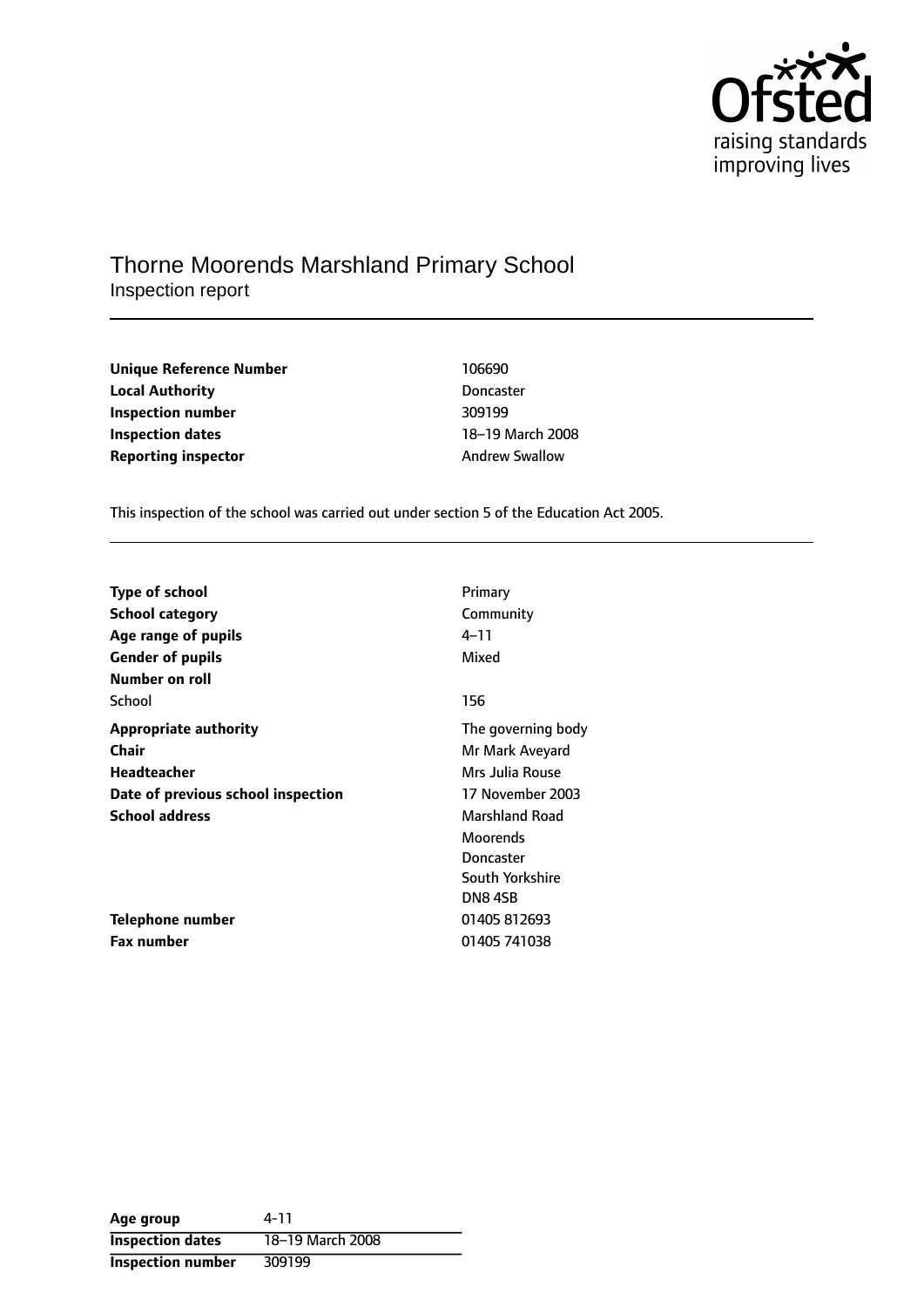.

© Crown copyright 2008

#### Website: www.ofsted.gov.uk

This document may be reproduced in whole or in part for non-commercial educational purposes, provided that the information quoted is reproduced without adaptation and the source and date of publication are stated.

Further copies of this report are obtainable from the school. Under the Education Act 2005, the school must provide a copy of this report free of charge to certain categories of people. A charge not exceeding the full cost of reproduction may be made for any other copies supplied.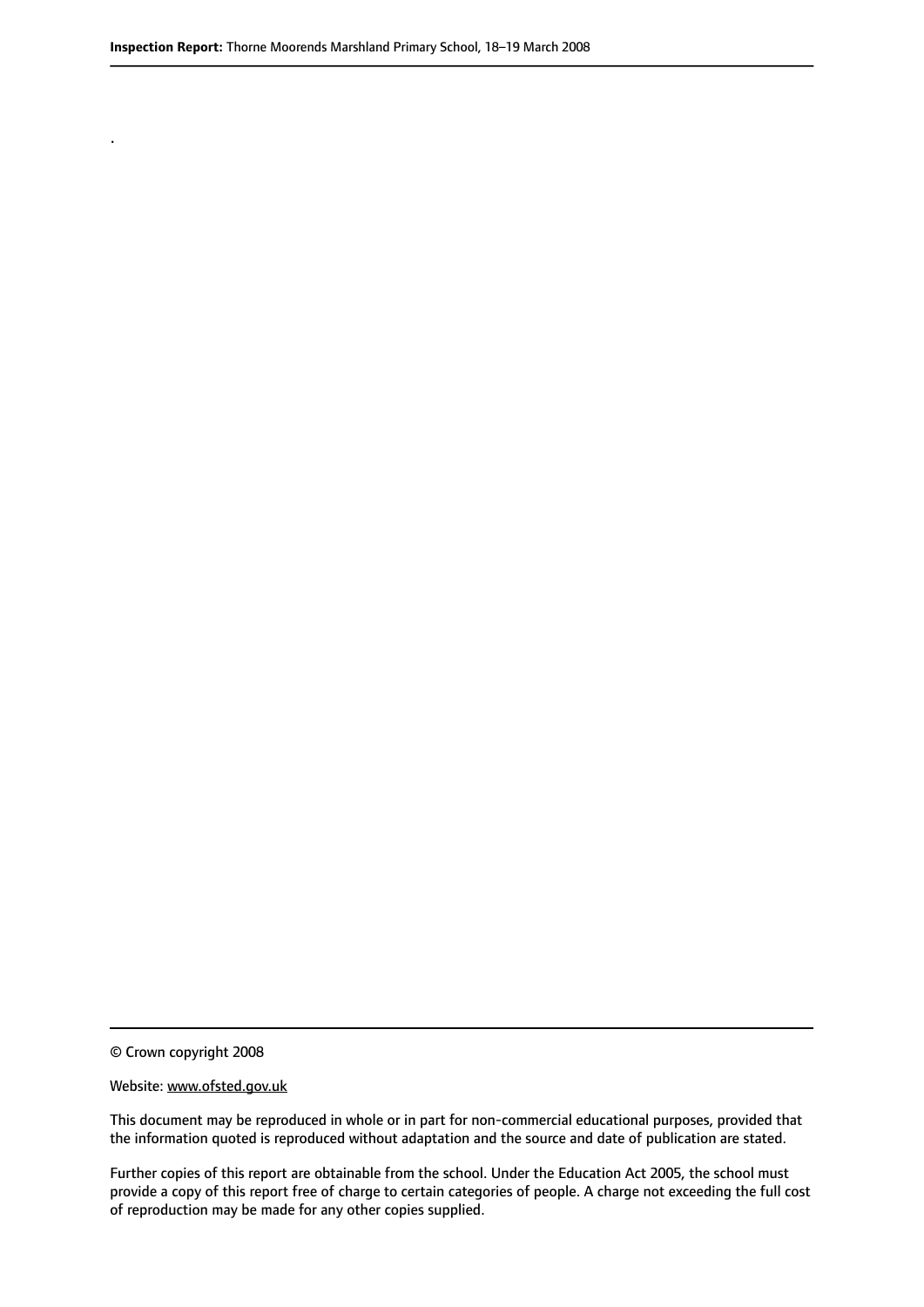# **Introduction**

The inspection was carried out by two Additional Inspectors.

## **Description of the school**

Thorne Moorends Marshland is a smaller than average sized primary school in the centre of the village community that it serves. A new headteacher and deputy headteacher have been appointed very recently. The vast majority of pupils are of White British heritage. The proportions eligible for a free school meal and requiring support for learning difficulties and/or disabilities, are above the national average. The school has Activemark accreditation.

### **Key for inspection grades**

| Outstanding  |
|--------------|
| Good         |
| Satisfactory |
| Inadequate   |
|              |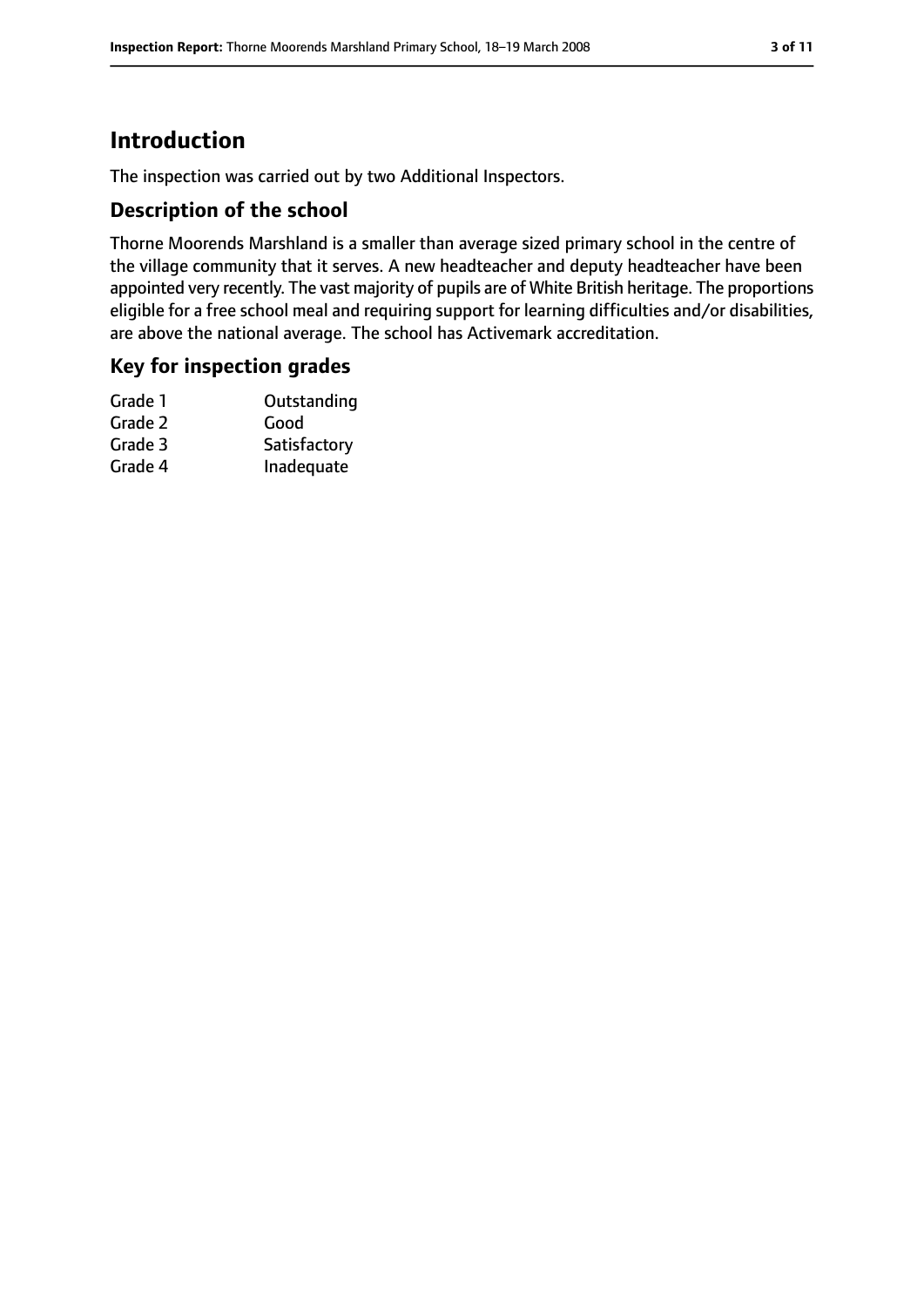# **Overall effectiveness of the school**

#### **Grade: 3**

Thisis a satisfactory school. The recently appointed headteacher provides clear and determined leadership. She has worked tirelessly over the past two terms to address the challenges arising from staffing changes and a potential amalgamation with a local primary school. Her emphasis on teamwork has developed, in a short time, a collaborative approach to raising pupils' achievement. New strategies have been introduced to respond to the fall in overall standards in 2007, but have not yet had sufficient time to take full effect. Self-evaluation is largely accurate and has identified the right priorities to move the school forward. However, current processes do not always enable senior leaders and governors to check thoroughly the impact of their action on the school's work. Leaders realise that achievement and standards across the school are not high enough, and that there is too much variability in the quality of teaching and learning, particularly across Years 3 to 6. The school also knows that there is more work to be done to assess the impact of teachers' work on pupils' learning, and to involve governors more in understanding how well the school is doing. The senior leadership team and, increasingly, other staff are now actively involved in tracking individual pupils to support those who are falling behind. Parents recognise all of this good work. They say, 'The school has a good feel about it', and 'The teachers have always got time for both children and their parents'.

Standards are improving by the end of Year 2 and are now below average. This represents satisfactory achievement for the vast majority of pupils. Increased standards reflect children's improved starting points as they enter Reception, and satisfactory learning experiences as they move through the early years. By the end of Year 6, standards are well below national levels in English, mathematics and science. Nevertheless, this still represents satisfactory achievement, given that starting points for these pupils were well below average. Teaching is satisfactory overall, but is not of a consistently high enough quality as pupils move through the school. Most teachers plan interesting activities that stretch all pupils and encourage them to learn independently. In some lessons, however, the work is not sufficiently challenging and teachers do not have high enough expectations of what pupils can achieve.

Pupils' personal development is satisfactory. Most pupils enjoy school and their behaviour is generally calm and sensible. The vast majority recognise how to keep safe and healthy. They are soundly prepared for life beyond school, for example through the opportunities given to take on responsibilities. The curriculum is satisfactory, although not yet sufficiently lively and creative to stimulate and inspire all learners. The quality of care and guidance is satisfactory. Good emphasis is placed on pupils' pastoral care and well-being, but the school does not yet provide consistently precise and regular information, so that all pupils know what they need to do to make the next steps in their learning.

The focused leadership by the new headteacher, and developing strengths of the senior leadership team and governing body, are moving the school forward. These factors ensure that the school has satisfactory capacity for further improvement. It provides satisfactory value for money.

## **Effectiveness of the Foundation Stage**

### **Grade: 3**

Most children arrive in the Foundation Stage (Reception class), from locally based nursery settings, with skills that are improving but below those expected for their age. The well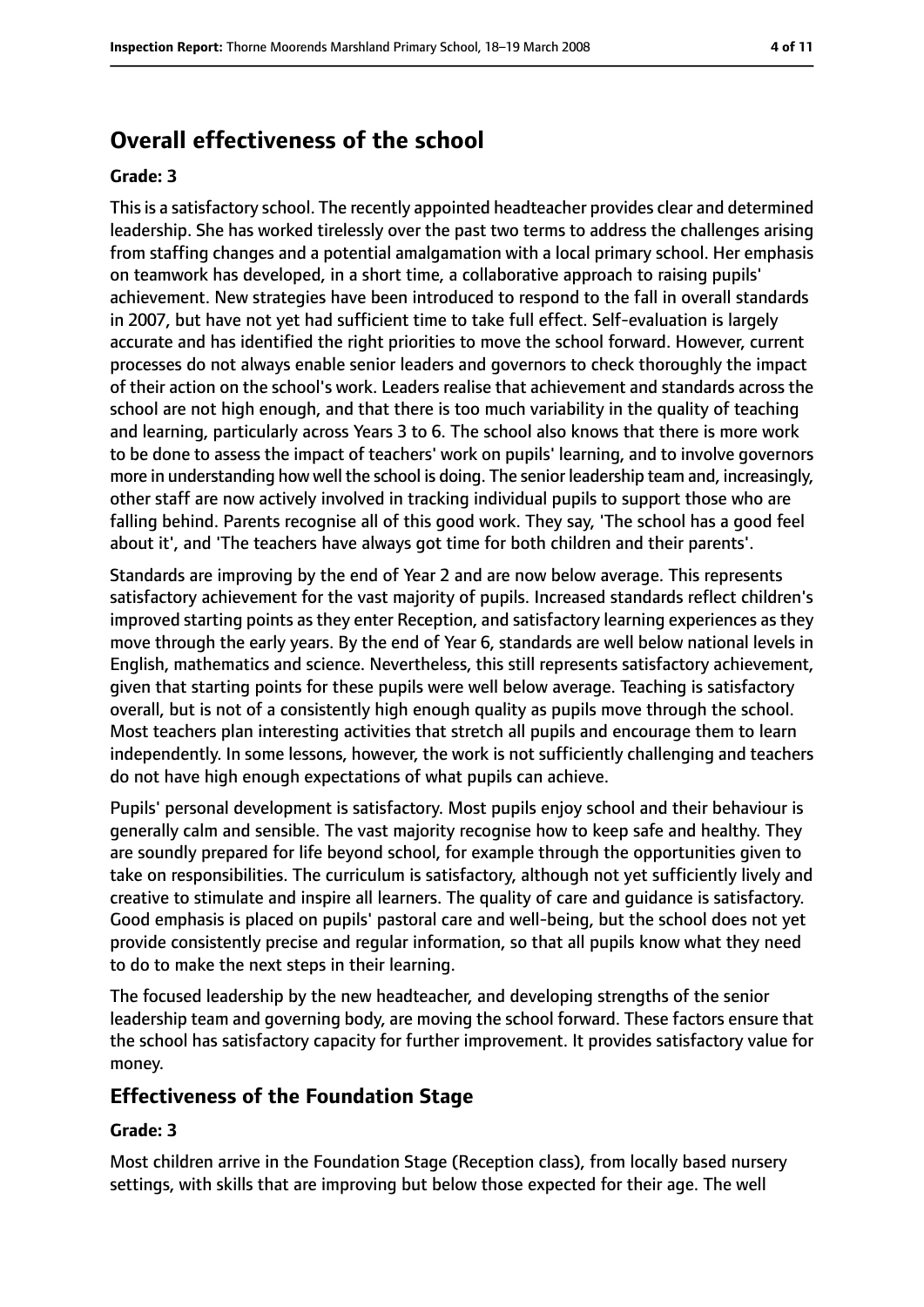established links with parents and thorough induction arrangements help children settle quickly. The teaching team ensures that care and welfare procedures are of paramount importance. Every child really does matter in this small but supportive environment. Staff interact appropriately with all children, using discussion and questioning to stimulate their learning. The emphasis placed on children's personal, social and emotional development is a strength. Teachers' planning and assessment take account of children's individual needs and ensure that most make satisfactory progress in their communication, language and calculation skills. As a result, many are beginning to reach their early learning goals by the beginning of Year 1. Nevertheless, there are insufficient overall opportunities for children to initiate and take responsibility for their own learning. Experiences to move freely from activity to activity, both in the Foundation Stage environment, and the outside area, are limited. Systems to assess children's progress are satisfactory and the vast majority are enthusiastic about their learning.

## **What the school should do to improve further**

- Raise achievement and standards in reading, writing and mathematics throughout the school, and especially across Years 3 to 6.
- Increase the overall quality of teaching and learning to the level of the best practice in the school, particularly with reference to teachers' expectations of pupils and the level of challenge provided.
- Improve processes by which senior leaders and governors check how well the school is performing.
- Improve attendance.

A small proportion of the schools whose overall effectiveness is judged satisfactory but which have areas of underperformance will receive a monitoring visit by an Ofsted inspector before their next section 5 inspection

# **Achievement and standards**

### **Grade: 3**

Pupils' standards on entry into Year 1 are beginning to rise and are now below average. They make overall satisfactory progress across Years 1 and 2. As of late, pupils' achievement in mathematics has improved, and increasing numbers reach national expectations. However, the most recent teachers' assessments show that standards in reading and writing are still below average, with too few pupils attaining the higher levels. Pupils achieve satisfactorily across Years 3 to 6, although standards are variable. This is largely because group sizes differ from year to year. In 2007, standards fell significantly in English and mathematics and were well below average. They were average in science. Current information shows that standards by the end of Year 6 remain well below average, but that these outcomes continue to represent satisfactory progress for these pupils, given their starting points. Nevertheless, information about pupils' progress across Years 3 to 5 indicates that a minority are not achieving as well as expected in reading, writing and mathematics. This is because the quality of teaching is uneven and is not enabling all pupils to do as well as they can. Pupils with learning difficulties and/or disabilities achieve satisfactorily, because of the extra support they receive. The school sets increasingly challenging targets to raise attainment but at present the impact of this work is limited.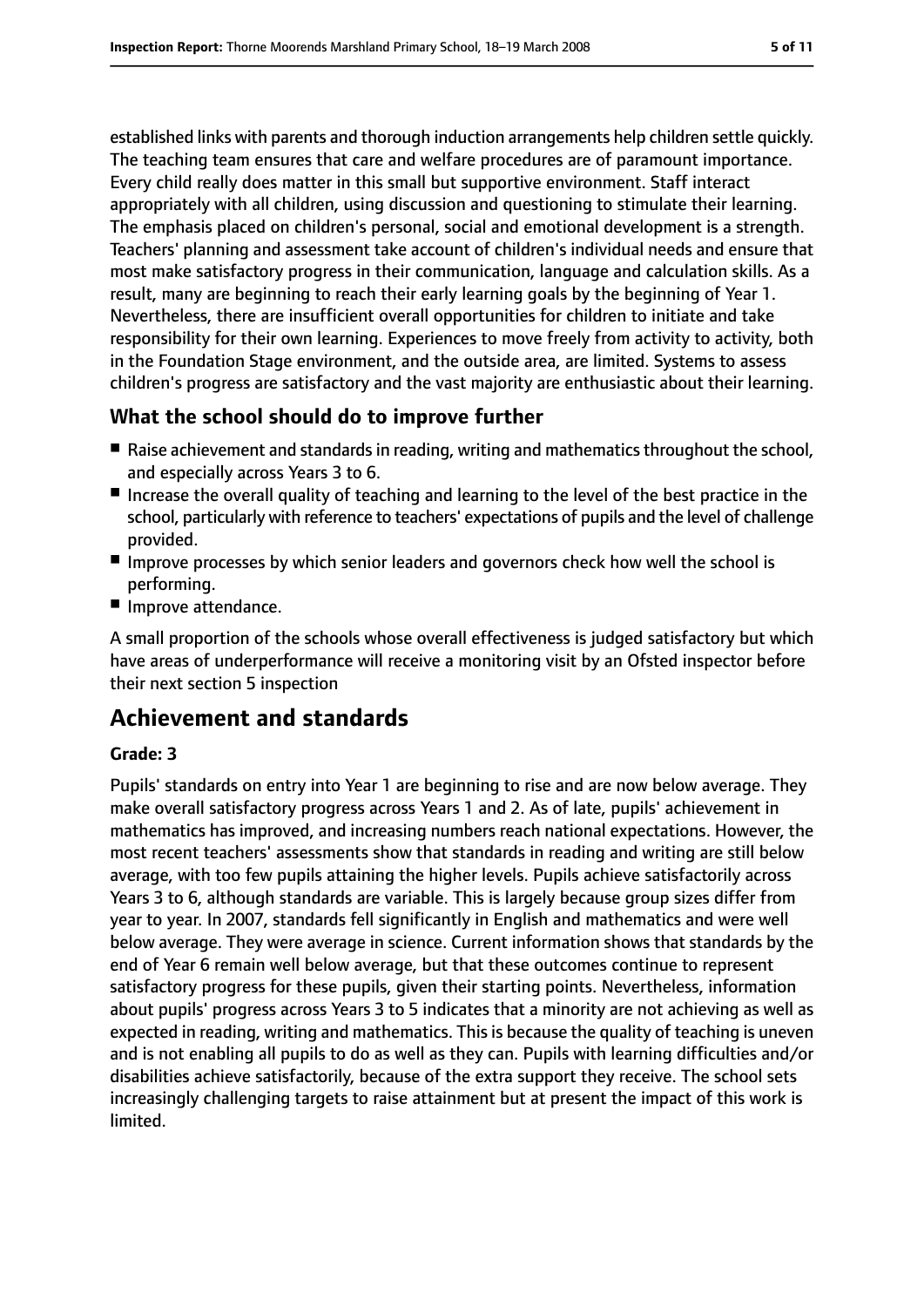# **Personal development and well-being**

#### **Grade: 3**

Pupils are proud of their school. They say that the teachers and other adults are always there for them, and so they enjoy coming to school. Spiritual, moral, social and cultural development is good, and is promoted effectively through assemblies and the personal, social and health education programme. The majority of pupils understand the contribution that a good diet and regular exercise make to a healthy lifestyle and the many extra-curricular sporting activities are well supported. Pupils say that they feel safe in school and know who to turn to if they need help. Most behave appropriately and the school is an orderly community. There are increasing opportunitiesto take on responsibility. The school council, though at the early stages of development, has been instrumental in bringing about some changes, such as a school newspaper and playtime leaders. Despite the school's best efforts, attendance remains unsatisfactory, and is well below the national average. A significant number of families persist in taking holidays during the school term. Technology activities, and projects undertaken at the art and craft club, encourage pupils to become involved in mini enterprises. However, by the end of their time in school, some have still not developed the literacy and numeracy skills to prepare them well for their future lives.

# **Quality of provision**

## **Teaching and learning**

#### **Grade: 3**

Teaching and learning are satisfactory, with some good features, across Years 1 and 2. Across Years 3 to 6, there is too much variability. Here, the quality of teaching and learning ranges from inadequate to good. In the better lessons, activities are stimulating and engaging, with well-chosen resources that help pupils to work with increasing independence. Effective questioning prompts pupils to think for themselves. For example, in a Year 6 poetry lesson, pupils devised their own checklists to draft the opening lines of a poem about a tornado; in Year 2, pupils used a 'feely bag' to devise adventurous words to support their descriptions of animals. In lessons such as these pupils enjoy their learning. This is because they receive regular feedback about how well they are doing and they feel challenged to give of their best. In a number of lessons, pupils' learning is stifled by activities that are over-dominated by teachers, that are uninspiring, and that provide too little challenge. Pupils do not make sufficient progress because it is unclear what precise skills or understanding they are aiming to develop, and teachers are not rigorous enough in checking how well pupils are doing. Most pupils use information and communication technology (ICT) confidently to help them in their learning. The needs of pupils with learning difficulties and/or disabilities are effectively met, through tasks that match their needs and appropriate support from teaching assistants.

## **Curriculum and other activities**

### **Grade: 3**

The curriculum is broad and balanced, and all statutory requirements are met. Arrangements to boost pupils' literacy and numeracy skills are beginning to meet their needs, particularly through new groupings across Years 3 to 6. Provision for ICT has improved significantly since the last inspection, and pupils have good access to computers to help them in their learning. The teaching of French is beginning to enrich pupils' language skills and appreciation of life in the 'global community.' Throughout the school more pupils are taking advantage of learning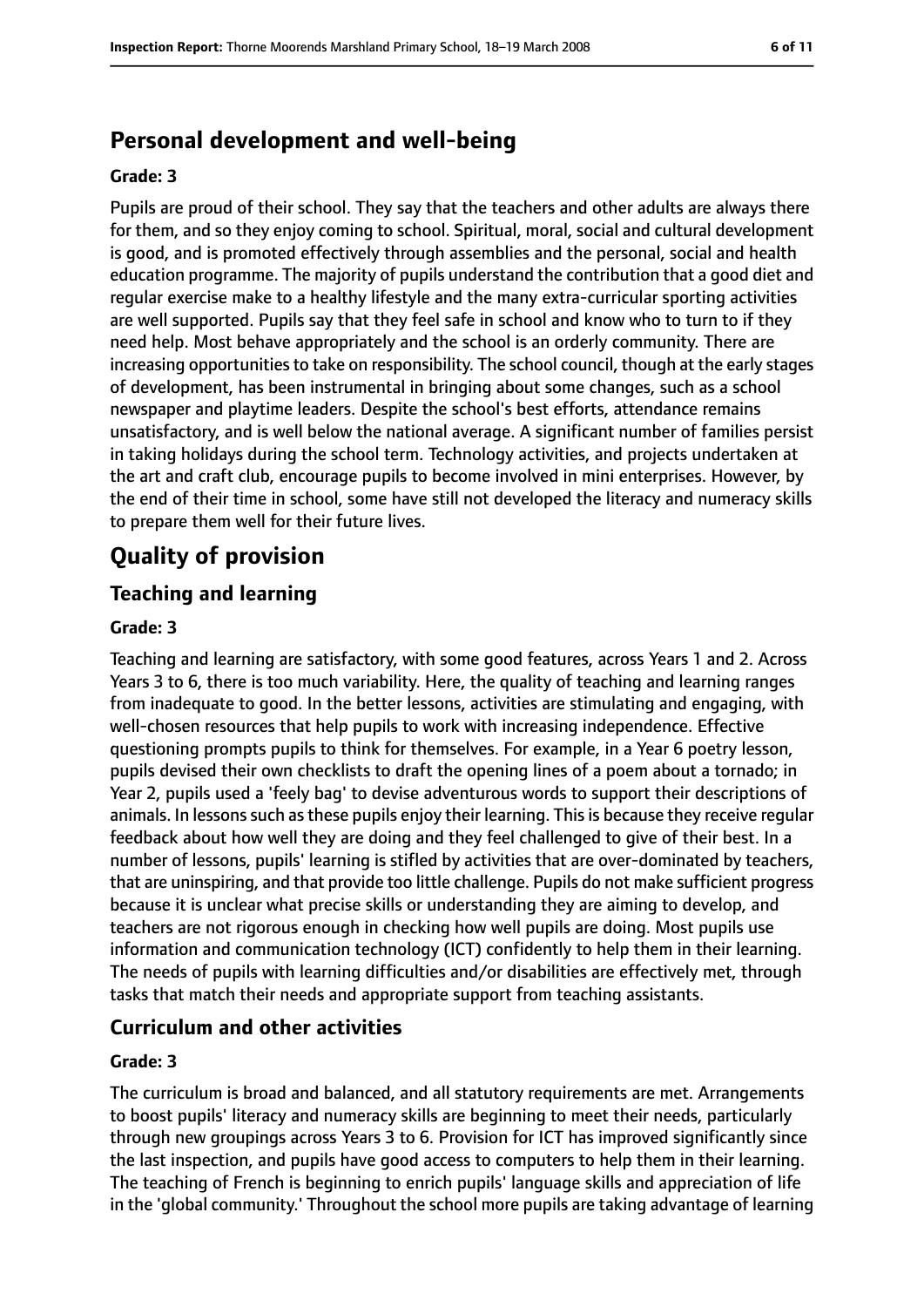to play a musical instrument. Visits to local museums and places of interest enhance pupils' learning, alongside the many visitors to school, such as artists, poets and sports coaches. Pupils say that they appreciate the widening range of extra-curricular activities which include sport, art and craft, gardening and computer clubs. Years 5 and 6 pupils particularly enjoy the residential visits to Hartington and Scarborough.

### **Care, guidance and support**

#### **Grade: 3**

Parents appreciate the strong pastoral support provided. Positive relationships throughout the school help pupils to feel safe and secure. They say, 'There's always someone there for you. It's like one big family.' Safeguarding procedures comply with government guidelines. Many older pupils are becoming increasingly involved in understanding how well they are doing. They say that their targets are helpful in reminding them about how they can improve their work. However, not all pupils are clear about what they are aiming at. This is because opportunities for teachers to give advice through their marking are sometimes missed, and not all targets are precise enough, or written so that children can understand them. Systems to identify and support pupils with learning difficulties and/or disabilities are satisfactory.

## **Leadership and management**

#### **Grade: 3**

The recently appointed headteacher has established a very clear direction for the work of the school and an emphasis on raising achievement. Teachers speak highly of the way she has gained quickly the support of all staff and encouraged them to work as a team. The newly formed senior leadership team supports the headteacher's drive to ensure that all pupils achieve their potential. Recently refined tracking procedures are providing a clearer picture of pupils' progress across the school, and highlighting those who are not achieving as well as they can. Self-evaluation is largely accurate and strategies are in place to boost pupils' performance in reading, writing and mathematics, and to develop more fully the checking and analysing roles of key staff. Many of these strategies are new and have not yet had sufficient time to take full effect. Action plans identify the correct priorities, but do not describe intended outcomes in sufficient detail to enable meaningful evaluation. Governors are supportive of the school and largely fulfil their statutory responsibilities. However, processes have not been in place long enough to enable them to feel confident in understanding the school's strengths and areas for development, and in holding staff to account with sufficient rigor.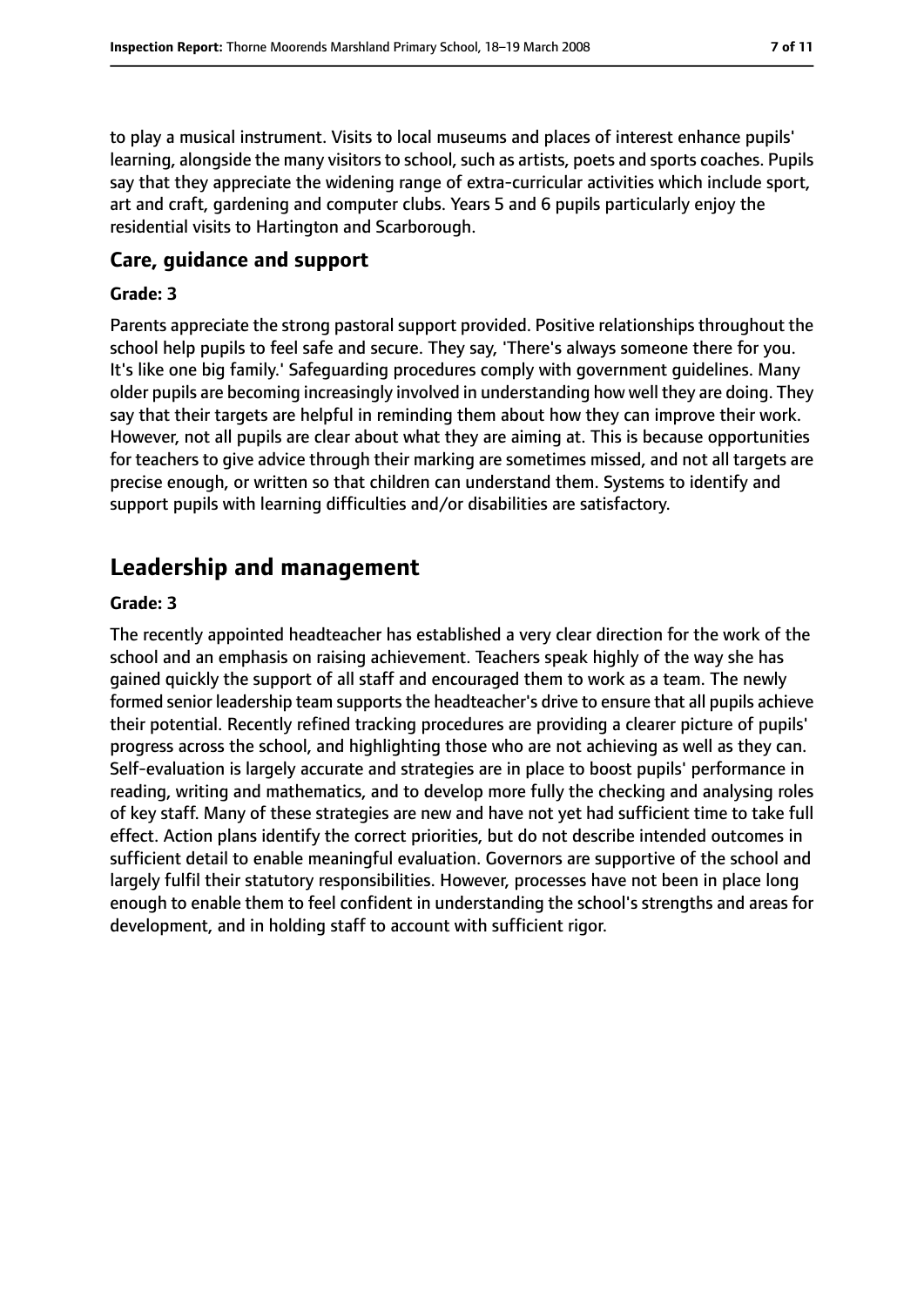**Any complaints about the inspection or the report should be made following the procedures set out in the guidance 'Complaints about school inspection', which is available from Ofsted's website: www.ofsted.gov.uk.**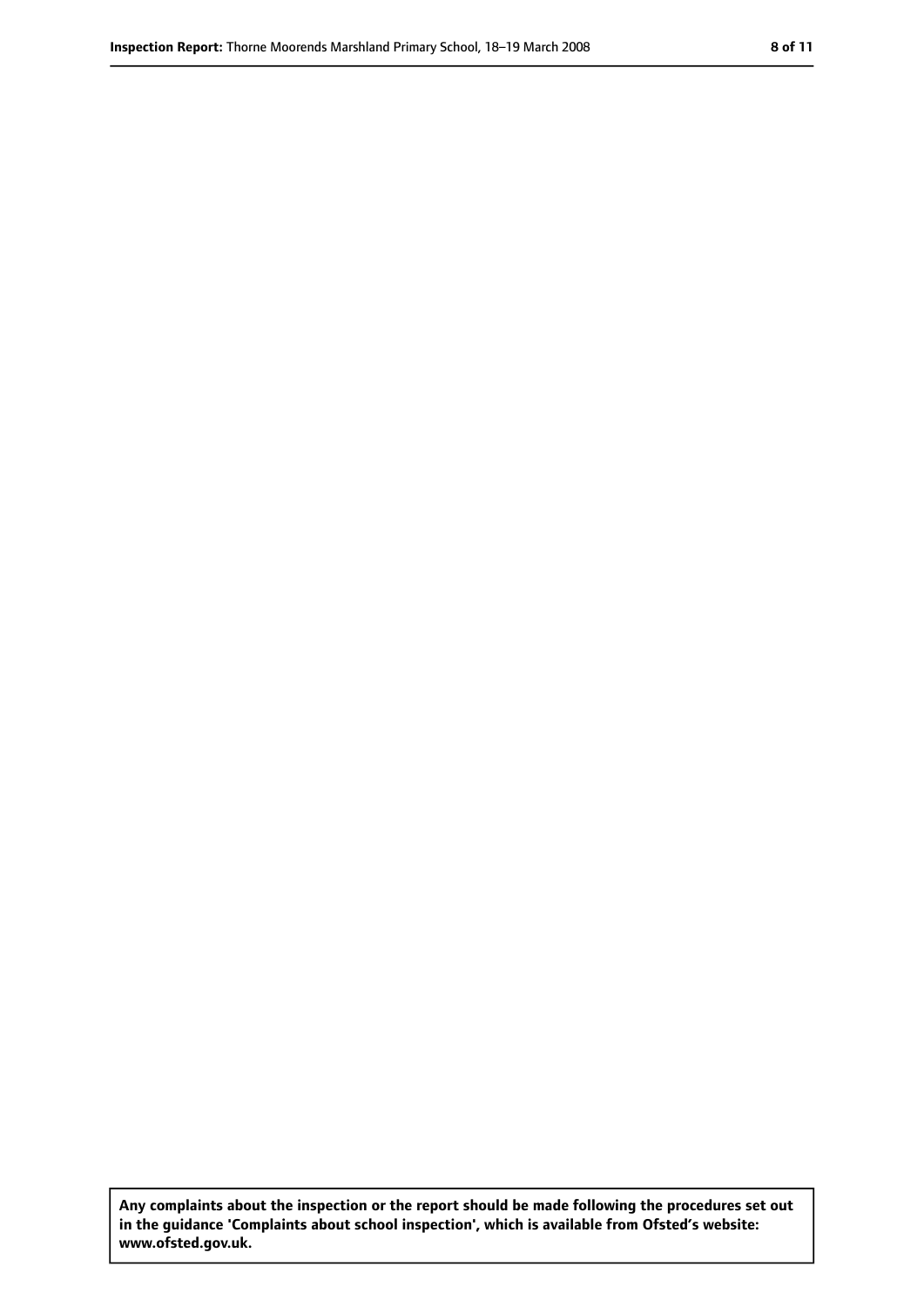# **Inspection judgements**

| $^{\backprime}$ Key to judgements: grade 1 is outstanding, grade 2 good, grade 3 satisfactory, and | <b>School</b>  |
|----------------------------------------------------------------------------------------------------|----------------|
| arade 4 inadeguate                                                                                 | <b>Overall</b> |

## **Overall effectiveness**

| How effective, efficient and inclusive is the provision of education, integrated<br>care and any extended services in meeting the needs of learners? |     |
|------------------------------------------------------------------------------------------------------------------------------------------------------|-----|
| Effective steps have been taken to promote improvement since the last<br>inspection                                                                  | Yes |
| How well does the school work in partnership with others to promote learners'<br>well-being?                                                         |     |
| The effectiveness of the Foundation Stage                                                                                                            |     |
| The capacity to make any necessary improvements                                                                                                      |     |

## **Achievement and standards**

| How well do learners achieve?                                                                               |  |
|-------------------------------------------------------------------------------------------------------------|--|
| The standards <sup>1</sup> reached by learners                                                              |  |
| How well learners make progress, taking account of any significant variations between<br>groups of learners |  |
| How well learners with learning difficulties and disabilities make progress                                 |  |

## **Personal development and well-being**

| How good is the overall personal development and well-being of the<br>learners?                                  |  |
|------------------------------------------------------------------------------------------------------------------|--|
| The extent of learners' spiritual, moral, social and cultural development                                        |  |
| The extent to which learners adopt healthy lifestyles                                                            |  |
| The extent to which learners adopt safe practices                                                                |  |
| How well learners enjoy their education                                                                          |  |
| The attendance of learners                                                                                       |  |
| The behaviour of learners                                                                                        |  |
| The extent to which learners make a positive contribution to the community                                       |  |
| How well learners develop workplace and other skills that will contribute to<br>their future economic well-being |  |

## **The quality of provision**

| How effective are teaching and learning in meeting the full range of the<br>learners' needs?          |  |
|-------------------------------------------------------------------------------------------------------|--|
| How well do the curriculum and other activities meet the range of needs<br>and interests of learners? |  |
| How well are learners cared for, guided and supported?                                                |  |

### **Annex A**

 $^1$  Grade 1 - Exceptionally and consistently high; Grade 2 - Generally above average with none significantly below average; Grade 3 - Broadly average to below average; Grade 4 - Exceptionally low.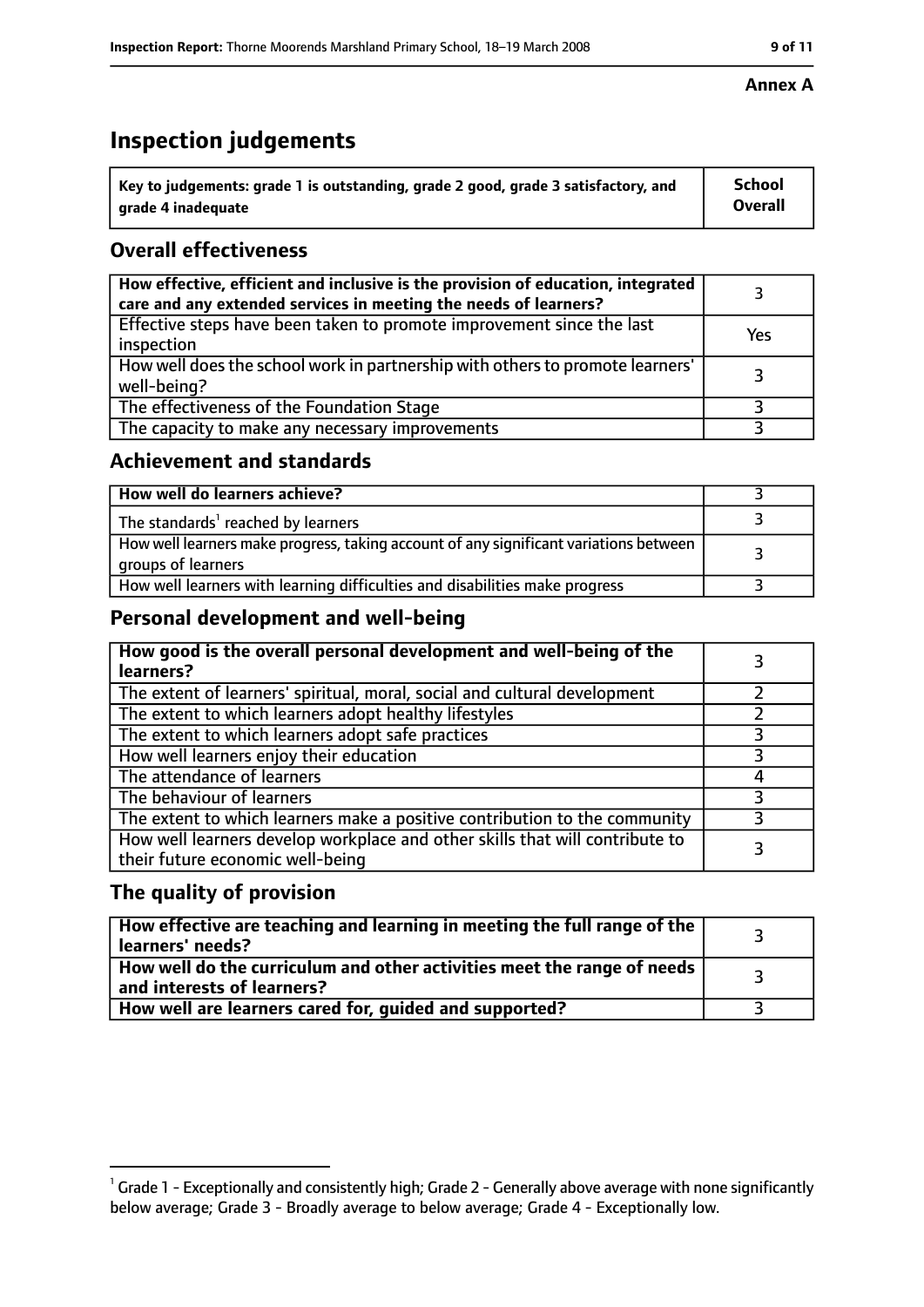#### **Annex A**

# **Leadership and management**

| How effective are leadership and management in raising achievement<br>and supporting all learners?                                              | 3   |
|-------------------------------------------------------------------------------------------------------------------------------------------------|-----|
| How effectively leaders and managers at all levels set clear direction leading<br>to improvement and promote high quality of care and education |     |
| How effectively leaders and managers use challenging targets to raise standards                                                                 | 3   |
| The effectiveness of the school's self-evaluation                                                                                               | 3   |
| How well equality of opportunity is promoted and discrimination tackled so<br>that all learners achieve as well as they can                     | 3   |
| How effectively and efficiently resources, including staff, are deployed to<br>achieve value for money                                          | 3   |
| The extent to which governors and other supervisory boards discharge their<br>responsibilities                                                  | 3   |
| Do procedures for safequarding learners meet current government<br>requirements?                                                                | Yes |
| Does this school require special measures?                                                                                                      | No  |
| Does this school require a notice to improve?                                                                                                   | No  |